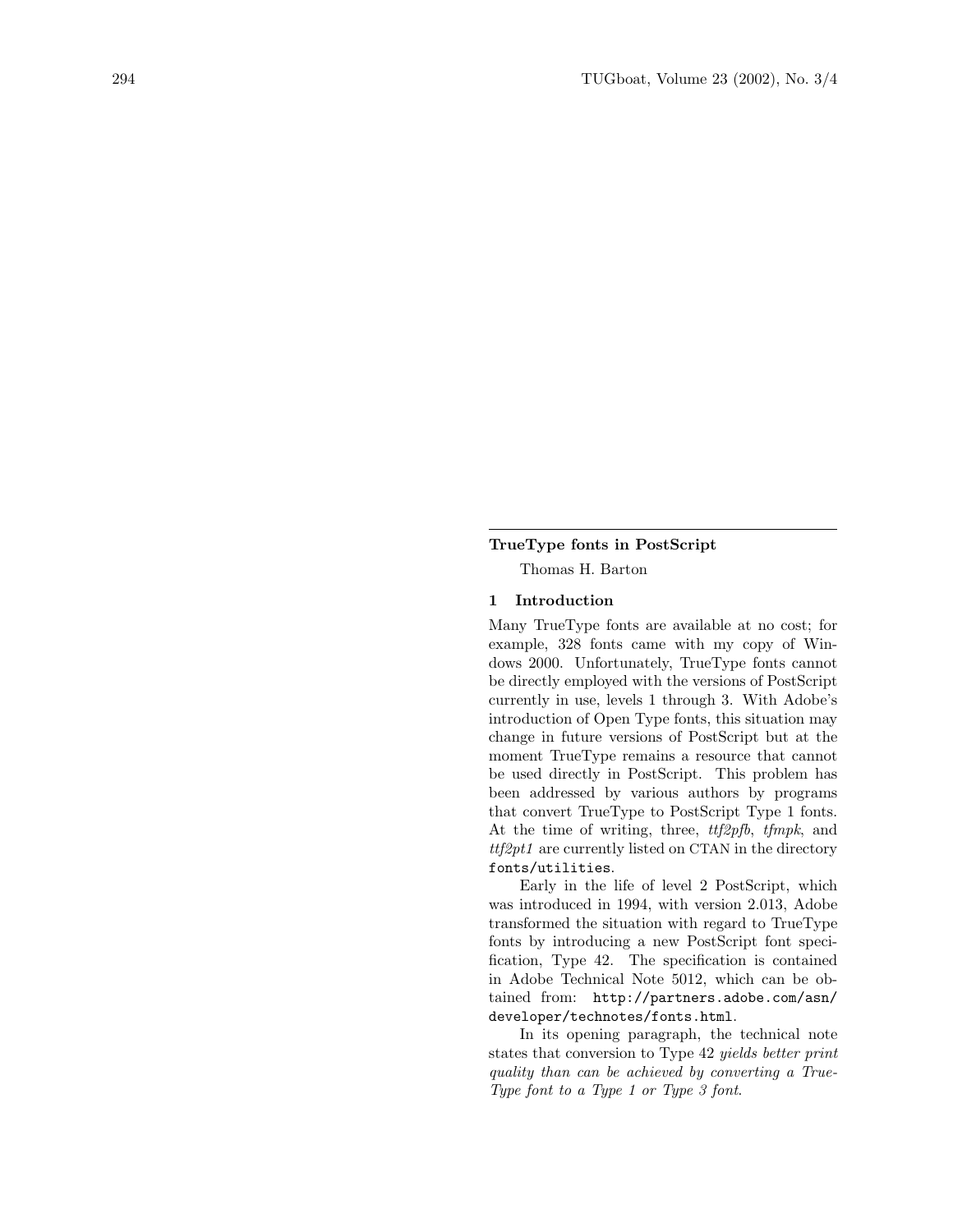Note 5012 indicates that the font conversion is a fairly complex process but fortunately Ghostscript has already done it via its internal procedure .loadttfont. Pointed to the TrueType font file in the form of a file object as its sole argument, this procedure loads on the user stack the dictionary of the font's Type 42 equivalent. This dictionary can be used directly within Ghostscript, but if the aim is to create a program to run under Adobe PostScript, information must be extracted from it.

This article describes a PostScript program which does that and outputs two PostScript files, one a PFA file containing the Type 42 font and another which will print a list of the names and appearances of all the glyphs defined by the font on any PostScript printer capable of using Type 42 fonts. The second file is useful because many True-Type fonts define far more glyphs than are usual in a Type 1 PostScript font, e.g., the TrueType font arial.ttf defines 1296 glyphs.

While there may well be others, I am only aware of one other program which accomplishes this task, To42.ps by Christof Labouisse. This program is not easy to find; for example, at the time of this writing a Google search using the keyword to42 produces nothing. I obtained my copy via an appeal on the PostScript newsgroup by the kindness of Michael Piotrowski.

#### 2 The program

The program is contained in a PostScript file called TrueTypeToType42.ps which is intended to be run under Ghostscript. It will not run under Ghostview. Because it uses the Ghostscript internal procedure .loadttfont, it will not run under a standard Post-Script interpreter, whether in a printer or RIP. The program is available on CTAN in [fonts/utilities/](fonts/utilities/TrueTypeToType42) [TrueTypeToType42](fonts/utilities/TrueTypeToType42).

Apart from using some Ghostscript internal procedures, it is a standard PostScript program, and so should run on any platform provided a recent version of Ghostscript is installed. I am not sure of the precise meaning of recent but I have run it under Ghostscript versions 6.5 and 7.0. The program is extensively commented, so much so that for regular use it would be advantageous to remove the comments.

### 2.1 The Ghostscript command line

The invocation of this program from the command line uses the -- (double hyphen) option:

```
<Path to \GS{} executable>
-I<Path to \GS{} main folder>
-- <Path to conversion program>
```
#### <Path to \TT{} font>

(This is intended to be typed on a single command line, it has been folded only to fit the text width.)

I am currently using Ghostscript 7.00 on a PC under Windows 2000. The full path name of my Ghostscript Windows executable is:

## C:\GS\GS7.00\bin\gswin32.exe

All my TrueType fonts are in the directory C:\TrueTypeFonts, and TrueTypeToType42.ps is in the directory D:\Fonts\TrueType\Utilities. So, my command line is:

```
C:\GS\GS7.00\bin\gswin32
-IC:\GS\GS7.00-- D:\Fonts\TrueType\Utilities
                    \TrueTypeToType42.ps
      C:\TrueTypeFonts\<\TT{} font file>
```
## 2.2 Output

While running, the program writes extensive commentary to the Ghostscript standard output, and creates three files in a directory of your choice. These three files are:

- 1. The Type 42 equivalent of the TrueType font.
- 2. A PostScript file which, when downloaded to a PostScript printer, will produce a hard copy of all the glyphs defined by the font together with their names in ASCII sort order.
- 3. A text file which is a permanent record of the comments made to standard output.

The root name of the Type 42 file is the Post-Script name of the font and its extension is .pfa. For example, if you are creating the Type 42 equivalent of times.ttf, whose PostScript name is Times NewRomanPSMT, the file's name will be TimesNew RomanPSMT.pfa. The translation from the binary TrueType file to the ASCII pfa file results in an approximate doubling of file length.

All the usual pfa operations can be carried out with the Type 42 file, e.g.,

- included in the prologue of a PostScript program;
- stored on a printer hard disk;
- re-encoded by changing the encoding vector;
- renamed by changing the /FontName key.

The glyph file is called ShowAllGlyphs.ps. It is self-contained, having a copy of the Type 42 file in its prologue, and will produce hard copy when downloaded to a printer containing an Adobe Post-Script interpreter version 2.013 or later. It can also be viewed in recent versions of Ghostview. The output is a list of all the glyphs defined by the font together with their names in ASCII sort order.